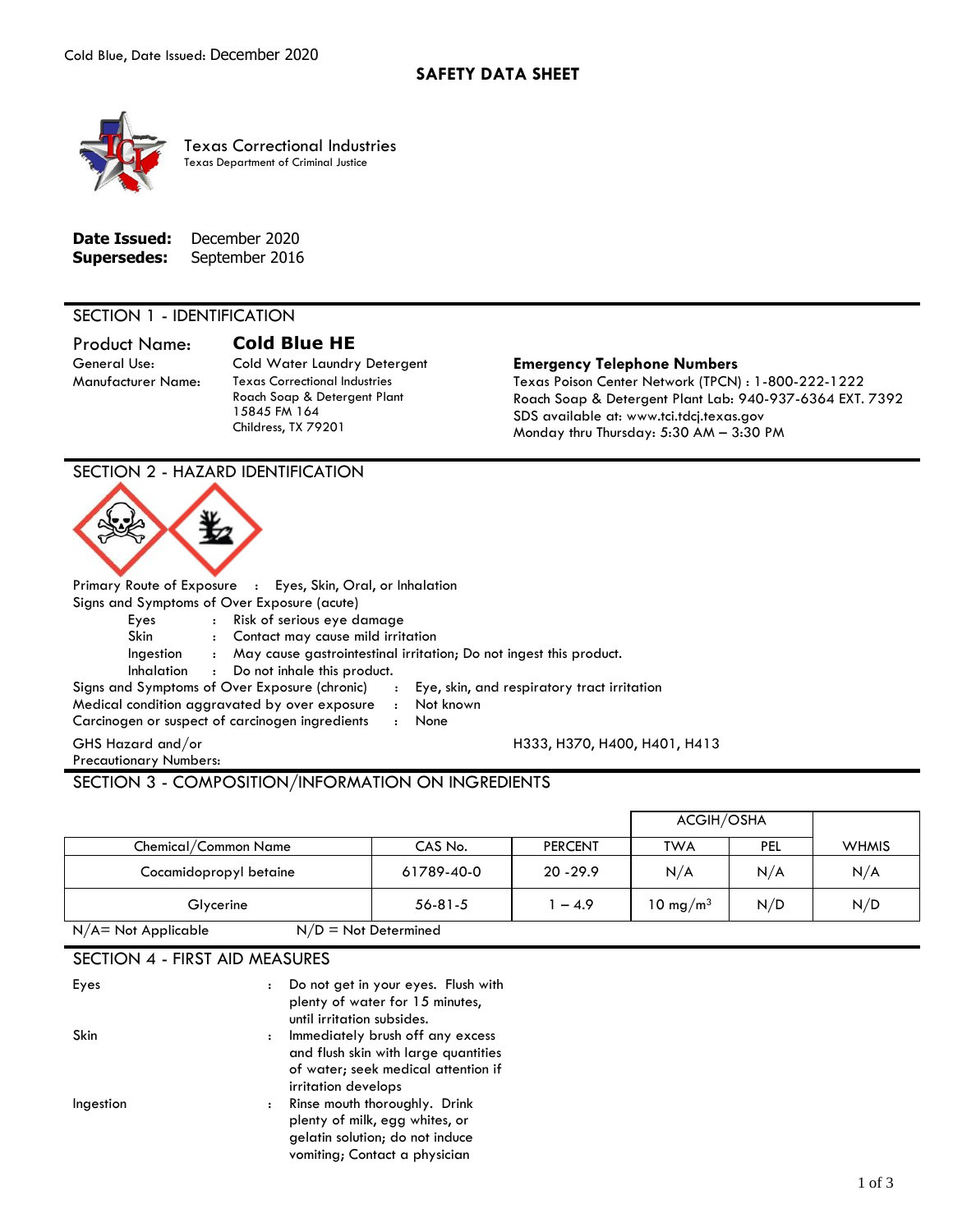## Cold Blue, Date Issued: December 2020

immediately.

Inhalation : Move person to fresh air if irritation, headache, drowsiness, or nausea occurs. Seek medical attention if breathing becomes difficult or if any irritation should persist.

| Flammable Limit<br>Physical Hazard                                               | : N/D<br>None                                                                                                                                                                                                                                               |
|----------------------------------------------------------------------------------|-------------------------------------------------------------------------------------------------------------------------------------------------------------------------------------------------------------------------------------------------------------|
| Extinguishing Media<br>Fire Extinguishing Procedure<br>Fire and Explosive Hazard | : H2O, CO2, Dry Chemical, BC/ABC Extinguishers<br>Use of respiratory equipment is recommended in enclosed areas.<br>On heating there is a risk of a build-up of pressure in hermetically sealed containers or tanks.<br>On combustion forms carbon monoxide |

## SECTION 6 - ACCIDENTAL RELEASE MEASURES

Steps to be taken if released or spilled : Sweep all materials practical for salvage or disposal. Rinse residue with water.

### SECTION 7 - HANDLING AND STORAGE

Store in a cool dry ventilated area. Avoid moisture. Keep container sealed/closed when not in use. Avoid dust formation. Observe Building Code requirements.

## SECTION 8 - EXPOSURE CONTROLS/PERSONAL PROTECTION

| <b>Respiratory Protection</b>   | : N/A.                              |
|---------------------------------|-------------------------------------|
| Ventilation Requirement : $N/A$ |                                     |
| <b>Protective Gloves</b>        | : Yes; Nitrile, rubber, or neoprene |

## SECTION 9 - PHYSICAL AND CHEMICAL PROPERTIES

| Appearance                      |                      | : Yellow Liquid  |
|---------------------------------|----------------------|------------------|
| <b>Vapor Pressure</b>           | $\ddot{\phantom{a}}$ | Low              |
| Specific Gravity (water $= 1$ ) |                      | : N/A            |
| Solubility in Water             |                      | : 31 grams/liter |
| pH (5% in DI Water)             |                      | $6 - 7$          |
| Eye Protection                  | $\ddot{\phantom{0}}$ | Chemical goggles |
| <b>Boiling Point</b>            |                      | N/A              |
|                                 |                      |                  |

# SECTION 10 - STABILITY AND REACTIVITY

| Hazardous Decomposition $\cdot$ N/A |                                                  |
|-------------------------------------|--------------------------------------------------|
| Stability                           | Stable under normal conditions                   |
| <i>Incompatibility</i>              | : Avoid Strong oxidizing agents, reducing agents |

# SECTION 11 – TOXICOLOGICAL INFORMATION

Acute toxicity Acute oral toxicity: no data available Acute inhalation toxicity: no data available Acute dermal toxicity: no data available

Other routes of administration: no data available Aspiration toxicity: no data available

Skin corrosion/irritation Skin irritation: no data available

Serious eye damage/eye irritation Eye irritation: no data available

Respiratory or skin sensitization Sensitization: no data available Repeated dose toxicity Repeated dose toxicity: no data available STOT STOT - single exposure: no data available STOT - repeated exposure: no data available **Carcinogenicity**